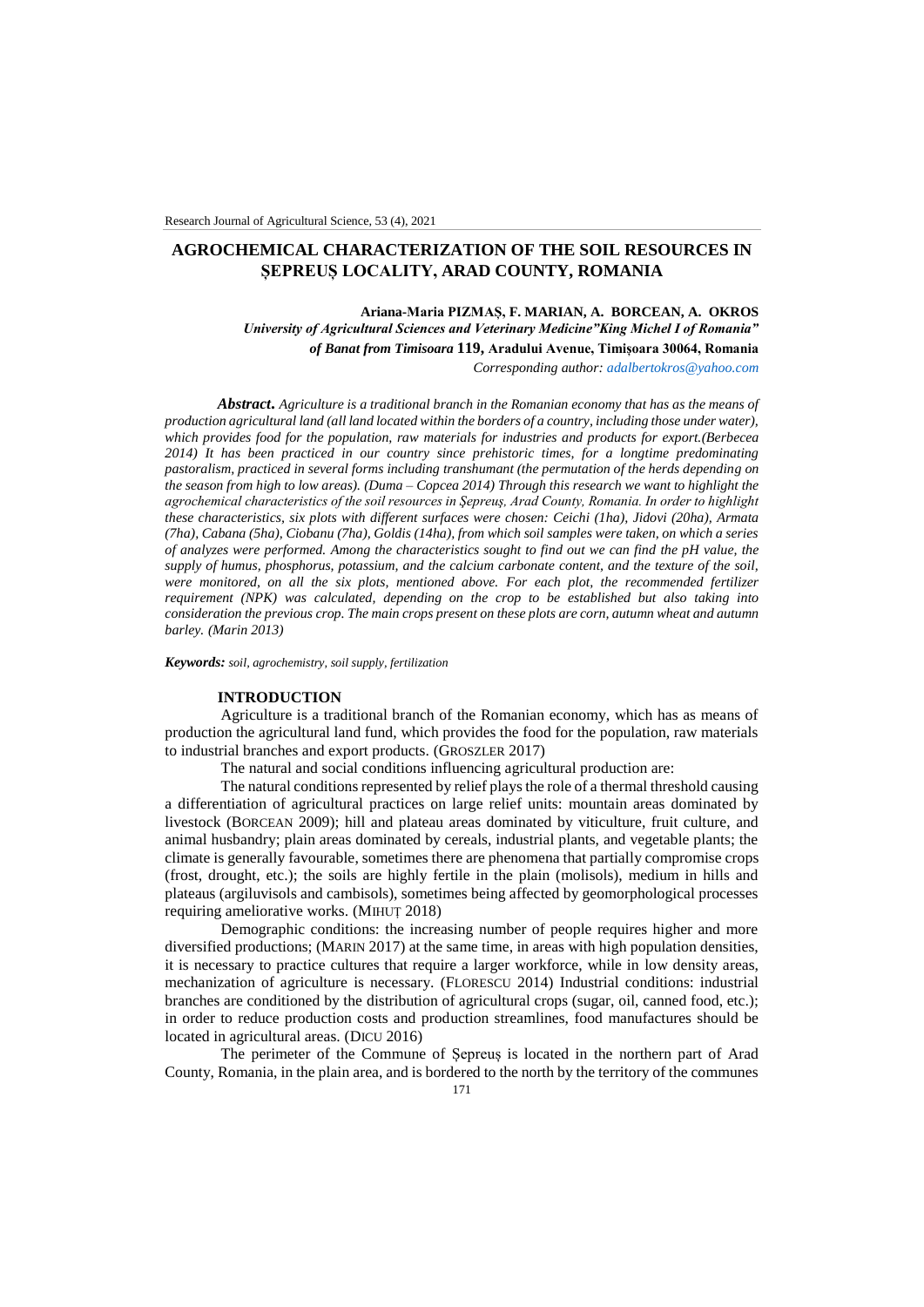of Apateu and Mișca, to the west by the territory of the Commune of Sintea Mare, to the south with the territory of the Commune of Sicula and to the east by the territory of the Commune of Cermei. The territory of the Commune of Șepreuș is crossed from east to west by a paved road that connects Cermei and Chişineu Criş. (OKROS 2016) The other links with neighbouring areas are made by non-modernized roads. (URLICA 2019)

The territory of the Commune of Șepreuș is, geomorphologically, part of the West Plain, the low plain subunit of Cașurilor. This low plain of the Criş rivers is a divagation plain, plane in form, in which many tablelands appear. (MIRCOV 2016) The overall evolution of the territory is closely linked to the interference between the evolution of the Pannonia depression and movements on the neighbouring crystalline block (Apuseni Mountains). (Nita 2007)

With the movements, deep ruptures appeared determining the start of partition blocks and sketching future bay-like depressions. The invasion of these depressions is caused by Pannonia basin waters, followed by intense clogging processes. (NIŢĂ 2018) From a hydrographic point of view, the territory of the Commune of Şepreuş is part of the Crişul Negru River basin and includes under the Teuz, Sartiş, and Binişel basins, part of the Levelas Valley sub-basin area. The most important valley in the Commune of Şepreuş is the Teuz Valley, situated in the south of the territory at the border with the administrative territory of the Commune of Sicula. (OANCEA 2012)

# **MATERIAL AND METHODS**

# **Determination of physical properties.**

*Soil texture***-** through the Cernikova method (the principle underlying the pipetting method is the sedimentation of particles into a liquid at different rates, depending on their size, according to Stokes' law).

The determination of the granulometric fractions in weight percentages was done using the following formulas:

Coarse sand (2 - 0.2 mm in diameter) % =  $\frac{1}{m_0 x F}$  $m_1$  *x*  $\mathbf{0}$  $x_1 x_100$ Fine sand (0.2-0.02 mm in diameter) % =  $\frac{100xm_2}{100}$ *m xm* Dust (0.02 - 0.002 mm in diameter) % =  $\frac{2}{(V x m_0)xF}$  $m_2 - m_3$ )xVx  $(Vxm_0)$  $(m_2 - m_3)xVx100$  $\mathbf{0}$  $2 - m_3$ Clay (diameter less than 0.002 mm) % =  $\frac{3.1 \times 10^{-4} \text{ J}}{V x m_0 - d x F}$  $m_3$ *xVx*  $\frac{1}{0}$  $\frac{1}{3}$ xVx100

*Soil density (cm3)* - using a pycnometer, using distilled water; Soil density is calculated using the following formula:

$$
D = \frac{M_2 - M}{M_1 + M_2 - M - M_3} \times d
$$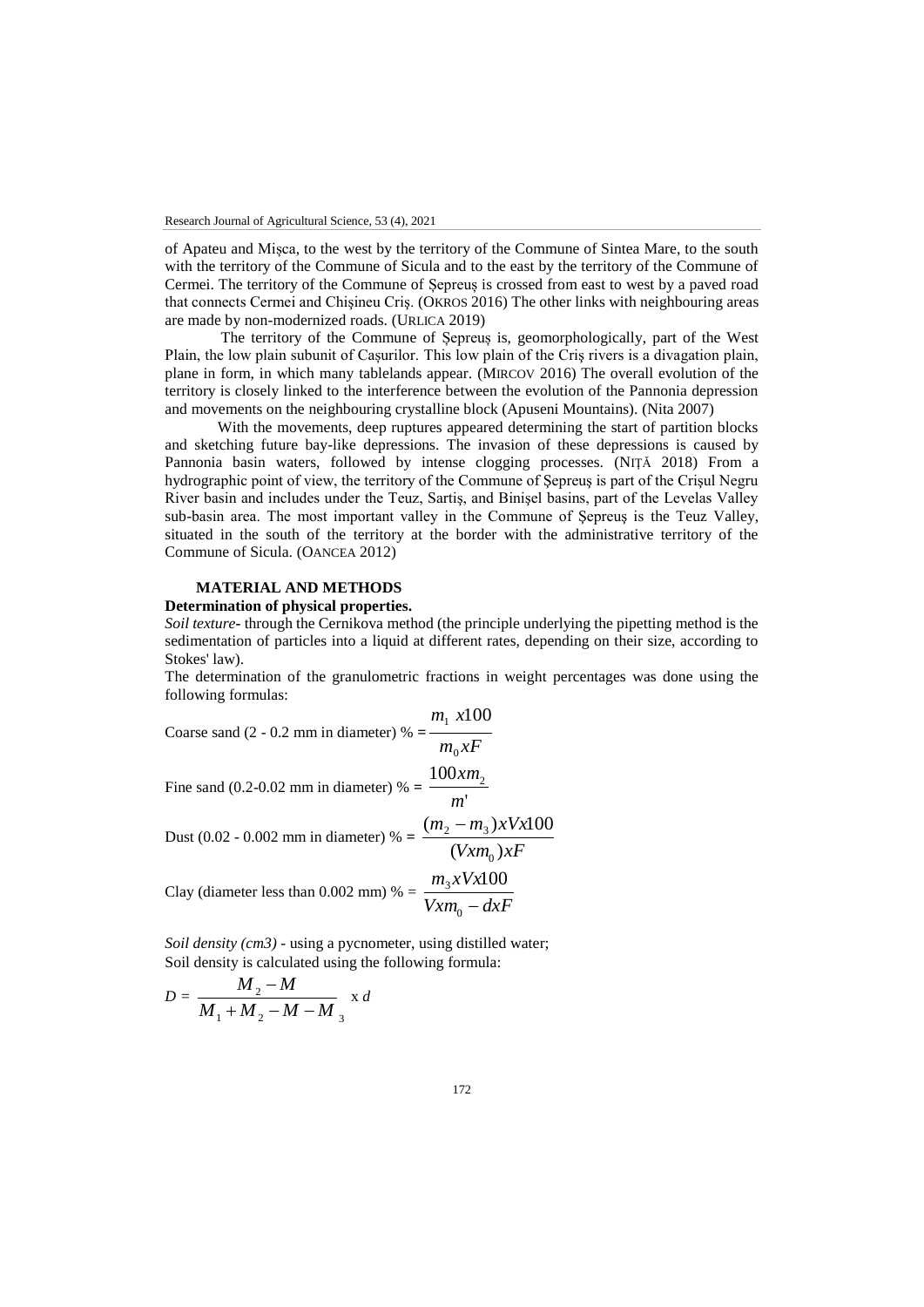*Apparent density (cm3)* -the formula by which we calculated the bulk density is as follows:

$$
DA = \frac{M_1 - M_2}{V}
$$

*Total Porosity Pt (%)* •was calculated using the following formula:  $PT = \left(1 - \frac{271}{\pi}\right) \times 100$ *D*  $PT = \left(1 - \frac{DA}{R}\right)$  $\big)$  $\left(1-\frac{DA}{D}\right)$  $\setminus$  $=\left(1 - \frac{1}{2}\right)$ 

**AEROSIS POROSITY PA (%).** In order to determine it by calculation we used the values of some hydrophysical and physical indices: PA = PT - CC x DA *Setting and soil compaction (gt)*

$$
Selling and Sott Computation (
$$

$$
GT = \frac{PMN - PT}{PMN}x100
$$

 $PMN = 45 + 0,163 \text{ X A}$ 

# **Determination Of Chemical Properties**

*Soil humus content (%)* - by titrimetric methods, respectively Tiurin method;

The principle of the method is to oxidize the carbon in the humus with a solution of chromium anhydride or potassium dichromate in the presence of sulfuric acid.

The humus content of a soil sample was calculated using the following formula:

Humus% = 
$$
\frac{(V1 V2) x f x 0,0005181x 100}{m} x K
$$

*pH of the soil solution* **-** according to the potentiometric method, in aqueous extract 1: 2.5;

*Total nitrogen dosage* - was done by Kjeldahl method (soil mineralization is done by boiling with concentrated sulfuric acid in the presence of catalyst);

*Mobile phosphorus* - determined by Egner-Rhiem-Domingo on a UV-VIS spectrophotometer; *Assimilable potassium* - extracted into ammonium lactate acetate and determined with atomic absorption spectrophotometer;

*Total cationic exchange capacity (t)* - determined by the Bower method; *Degree Of Saturation In Bases (V%)* **-** was calculated by the formula:

$$
V = \frac{S_B}{S_B + S_H} X100\%)
$$

#### **RESULTS AND DISCUSSIONS**

Agrochemical characterization of soil resources in the Commune of Şepreuş, Arad County, Romania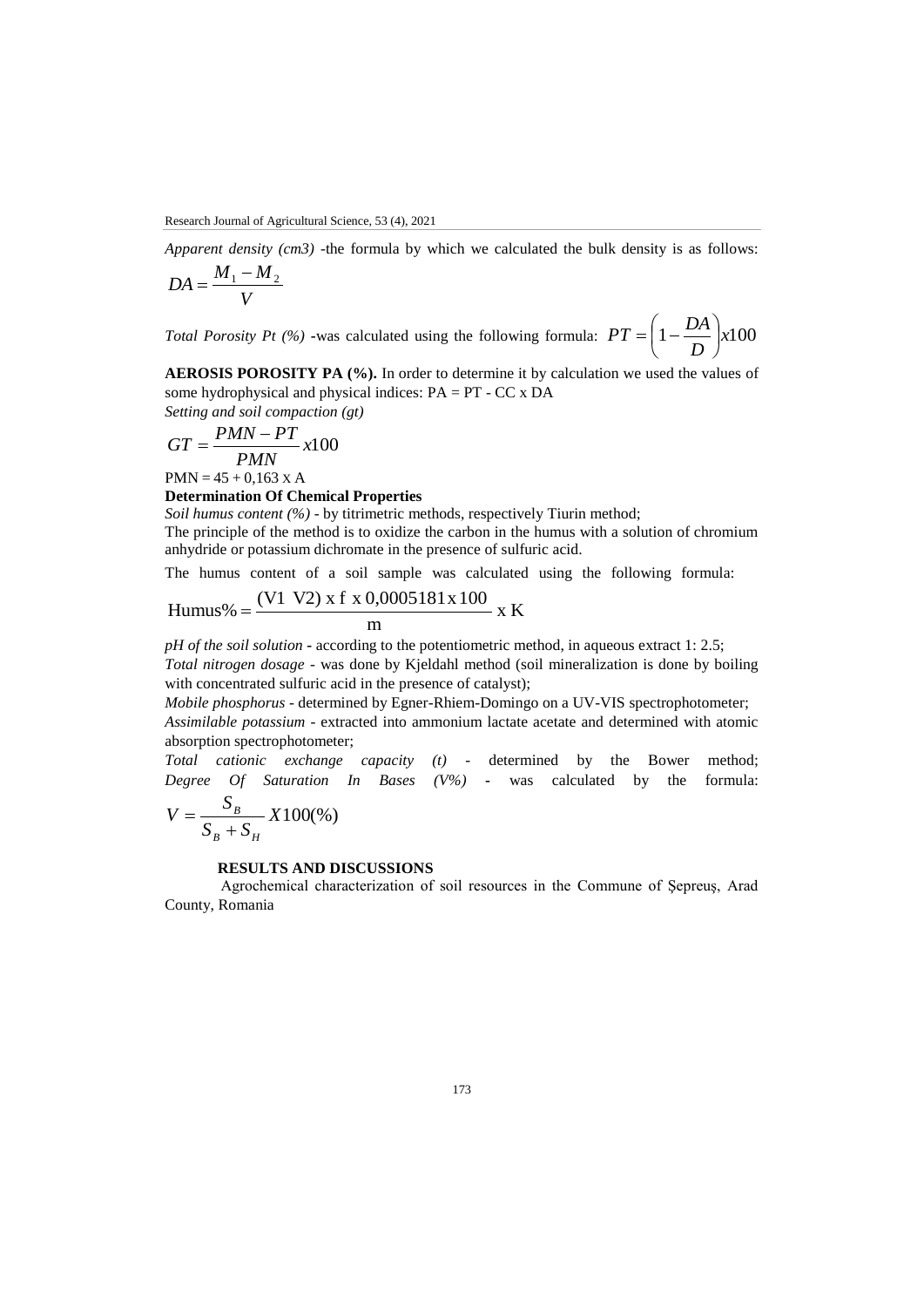| <b>NAME</b><br>OF<br><b>THE</b><br><b>PLOT</b> | <b>SUP</b><br>Ha | Sample code | pH(H2O) | <b>Plasticity</b> | Ca<br>(%) | CaCo <sub>3</sub><br>(%) | <b>Humus</b><br>(%) | NO <sub>3</sub><br>$N+NO2$<br>$\mathbf N$<br>(mg/kg) | $P_2O_5$<br>(mg/kg) | $K_2O$<br>(mg/kg) |
|------------------------------------------------|------------------|-------------|---------|-------------------|-----------|--------------------------|---------------------|------------------------------------------------------|---------------------|-------------------|
| Jidovi<br>$0-20$ cm                            | 20.00            | 191376      | 6.47    | 42                | 0.25      | $\overline{\phantom{a}}$ | 1.99                | 2.1                                                  | 33                  | 125               |
| Jidovi<br>$20 - 40$<br>cm                      | 20.00            | 191377      | 6.74    | 45                | 0.30      | 0.7                      | 1.43                | 0.8                                                  | 259                 | 102               |
| Armata<br>$0-20$ cm                            | 7.00             | 191378      | 7.27    | 47                | 0.35      | 0.9                      | 2.40                | 9.4                                                  | 20                  | 129               |
| Armata<br>20-40<br>cm                          | 7.00             | 191379      | 8.23    | 50                | 0.33      | 0.8                      | 1.43                | 3.3                                                  | **                  | 92                |
| Cabana<br>$0-20$ cm                            | 5.00             | 191380      | 6.39    | 43                | 0.27      | $\overline{\phantom{a}}$ | 2.61                | 6,4                                                  | 139                 | 125               |
| Cabana<br>$20 - 40$<br>cm                      | 5.00             | 191381      | 6.60    | 37                | 0.25      | 0.6                      | 1.32                | 0.9                                                  | 16                  | 70                |
| Ciobanu<br>$0-20$ cm                           | 7.00             | 191382      | 6.31    | 36                | 0.15      | $\overline{\phantom{a}}$ | 1.79                | 5.5                                                  | 22                  | 78                |
| Ciobanu<br>20-40                               | 7.00             | 191383      | 6.35    | 37                | 0.15      | $\overline{\phantom{a}}$ | 1.52                | 3.7                                                  | 18                  | 69                |
| Goldis<br>$0-20$ cm                            | 14.00            | 191384      | 6.58    | 58                | 0.39      | 1.0                      | 3.35                | 8.4                                                  | 69                  | 98                |
| Goldis<br>20-40<br>cm                          | 14.00            | 191385      | 7.19    | 59                | 0.41      | 1.0                      | 2.14                | 4.7                                                  | 32                  | 81                |
| Ceichi<br>$0-20$ cm                            | 1.00             | 191475      | 6.23    | 37                | 0.20      | $\overline{\phantom{a}}$ | 1.77                | 6.0                                                  | 15                  | 101               |
| Ceichi<br>$0-20$ cm                            | 1,00             | 191474      | 7.04    | 41                | 0.29      | 0.7                      | 1.21                | 3.5                                                  | 22                  | 91                |

The chemical properties of the soils in every plot on different depths

*Table 1*

The investigated territory is characterized by a moderate mainland temperate climate with shorter and gentler winters due to a certain circulation of air masses of various types, caused either by the dynamic centre of action (azoic and subtropical anticyclones), or by seasonal thermal action (Siberian anti-cyclone, Asian or Mediterranean depression).

The studied area is, therefore, at the interference of air masses that have an oceanic character of western origin that often comes with a higher degree of continentalisation and the continental one, of the eastern origin, frequently under the influence of some southern high air masses that cross the Mediterranean Sea.

# **Plot name: GOLDIS – Plot (ha): 14**

Following soil analyses, we can see that soil reaction is poorly acidic, with an average pH of 6.89. Soil texture is clayey and calcium carbon content is medium. At the same time, a medium supply with humus, low with phosphorus and ammonia nitrogen and a very low potassium supply.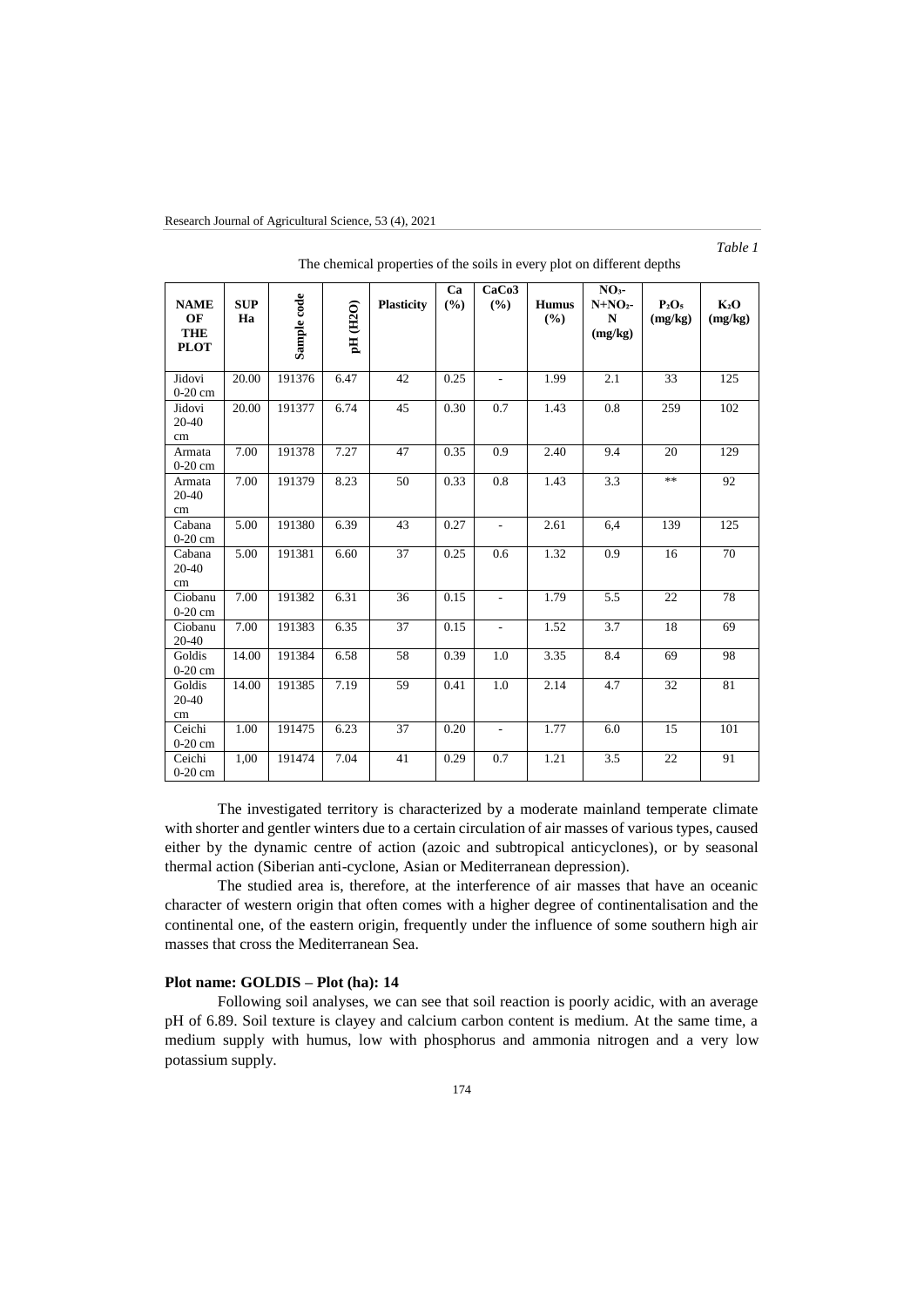| $\iota$ m |  |
|-----------|--|
|-----------|--|

|                                  |           | Seeded crop and the fertilizer requirement |          |     |           |        |
|----------------------------------|-----------|--------------------------------------------|----------|-----|-----------|--------|
| Max NPK s.a (kg/ha):             | 164       | 121                                        | 224      |     |           |        |
| <b>Year of production</b>        | 2019/2020 |                                            | Product. | N   | $P_2O_5$  | $K_2O$ |
|                                  |           |                                            | t/ha     |     | s.a kg/ha |        |
| Main crop                        | Maize     |                                            | 10       | 164 | 121       | 224    |
| The subject                      |           | Year of planting                           |          |     |           |        |
| Cultivation method               |           | Distance                                   |          |     |           |        |
| <b>Total correction</b>          |           |                                            |          |     |           |        |
| Previous culture:                | Autumn    |                                            | 4.5      |     |           |        |
|                                  | wheat     |                                            |          |     |           |        |
| 1. Organic fertilizer:           |           |                                            |          |     |           |        |
| 2. Organic fertilizer:           |           |                                            |          |     |           |        |
| 3. Organic fertilizer:           |           |                                            |          |     |           |        |
| Irrigation                       |           |                                            |          |     |           |        |
| Chemical reaction                |           |                                            |          |     |           |        |
| (Hq)                             |           |                                            |          |     |           |        |
| Green manure                     |           |                                            |          |     |           |        |
| The effect of the report         |           |                                            |          |     |           |        |
| K/Mg                             |           |                                            |          |     |           |        |
| Plant analysis                   |           |                                            |          |     |           |        |
| Recommended fertilizer required: |           |                                            |          | 164 | 121       | 224    |

**Plot name: CIOBANU – Plot (ha) 7**

Compared to the first ground plot, we notice that, in the second plot, the soil reaction is low acidic, the texture belongs to the same textural class, being clayed, and calcium carbonate content remains in the same state of supply, i.e., average. Humus content does not suffer important changes, being soil supplied. The content in phosphorus and ammonia nitrogen shows low soil supply in these nutrients, and potassium supply remains very low in this plot.

*Table 3*

|                                         |           | Seeded crop and the fertilizer requirement |          |     |           |        |
|-----------------------------------------|-----------|--------------------------------------------|----------|-----|-----------|--------|
| Max NPK s.a (kg/ha):                    | 166       | 126                                        | 207      |     |           |        |
| Year of production                      | 2019/2020 |                                            | Produ    | N   | $P_2O_5$  | $K_2O$ |
|                                         |           |                                            | ct. t/ha |     |           |        |
|                                         |           |                                            |          |     | s.a kg/ha |        |
| Main crop                               | Maize     |                                            | 10       | 166 | 126       | 207    |
| The subject                             |           | Year of planting                           |          |     |           |        |
| Cultivation method                      |           | Distance                                   |          |     |           |        |
| <b>Total correction</b>                 |           |                                            |          |     |           |        |
| Previous culture:                       | Autumn    |                                            | 3        |     |           |        |
|                                         | wheat     |                                            |          |     |           |        |
| 1. Organic fertilizer                   |           |                                            |          |     |           |        |
| 2. Organic fertilizer                   |           |                                            |          |     |           |        |
| 3. Organic fertilizer                   |           |                                            |          |     |           |        |
| Irrigation                              |           |                                            |          |     |           |        |
| Chemical reaction                       |           |                                            |          |     |           |        |
| $(pH)$ :                                |           |                                            |          |     |           |        |
| Green manure                            |           |                                            |          |     |           |        |
| The effect of the                       |           |                                            |          |     |           |        |
| report K/Mg                             |           |                                            |          |     |           |        |
| Plant analysis                          |           |                                            |          |     |           |        |
| <b>Recommended fertilizer required:</b> |           |                                            |          | 166 | 126       | 207    |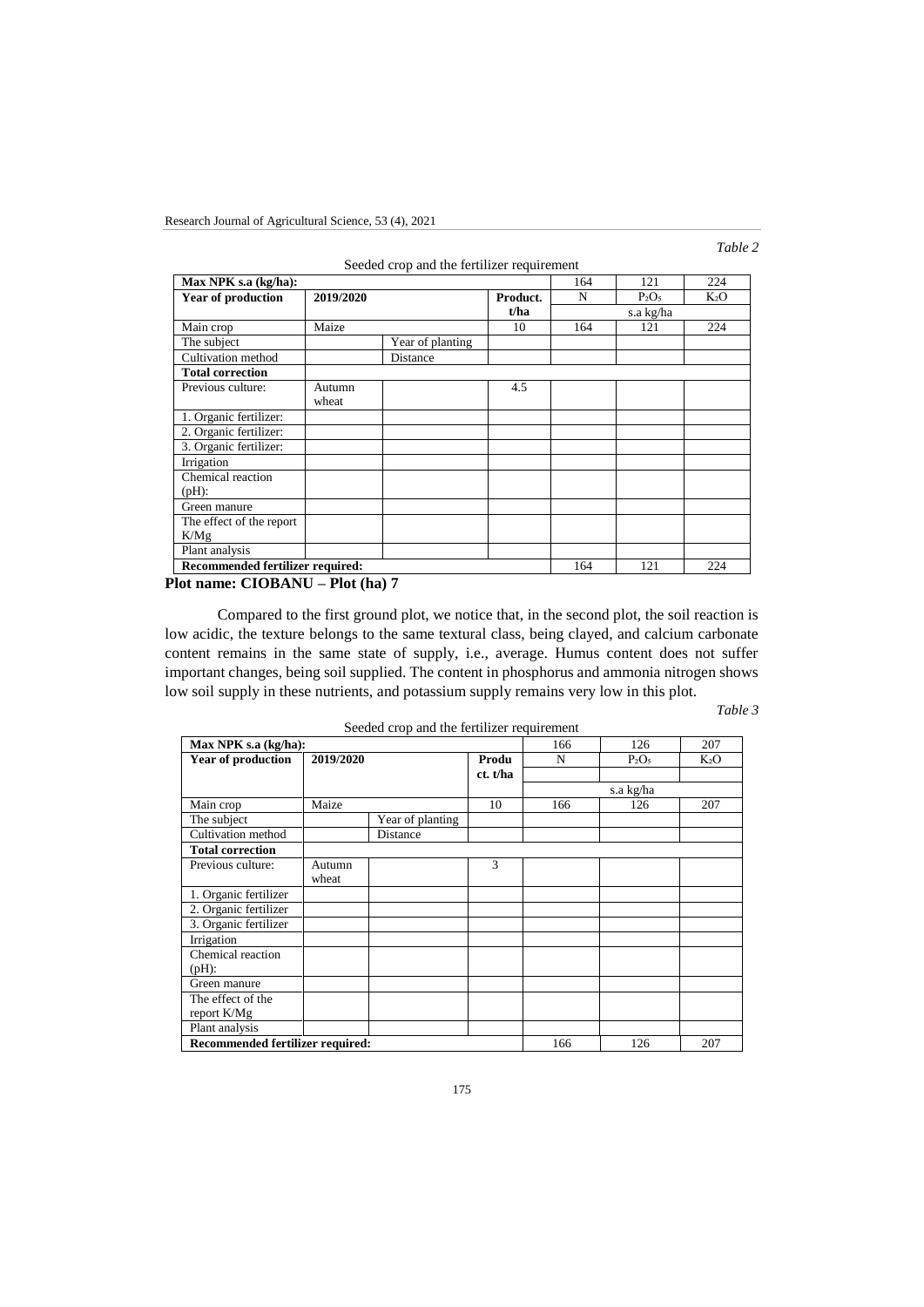# **Plot name: CABANA – Plot (ha) 5**

Compared to the second ground plot, we notice that in the third plot, the soil reaction is low acidic, the texture belongs to the same textural class, being clayed, and calcium carbon content remains in the same state of supply, i.e., averaging. Humus content does not suffer important changes, being soil supplied. The content in phosphorus and ammonia nitrogen shows low soil supply in these nutrients, and potassium supply remains very low in this plot.

*Table 4*

|                                         |                 |                     | Seeded crop and the fertilizer requirement |     |           |                  |
|-----------------------------------------|-----------------|---------------------|--------------------------------------------|-----|-----------|------------------|
| Max NPK s.a (kg/ha):                    | 163             | 98                  | 192                                        |     |           |                  |
| <b>Year of production</b>               | 2019/2020       |                     | <b>Product</b>                             | N   | $P_2O_5$  | K <sub>2</sub> O |
|                                         |                 |                     | . t/ha                                     |     | s.a kg/ha |                  |
| Main crop                               | Maize           |                     | 10                                         | 163 | 98        | 192              |
| The subject                             |                 | Year of<br>planting |                                            |     |           |                  |
| Cultivation method                      |                 | Distance            |                                            |     |           |                  |
| <b>Total correction</b>                 |                 |                     |                                            |     |           |                  |
| Previous culture:                       | Autumn<br>wheat |                     | $\overline{4}$                             |     |           |                  |
| 1. Organic fertilizer                   |                 |                     |                                            |     |           |                  |
| 2. Organic fertilizer                   |                 |                     |                                            |     |           |                  |
| 3. Organic fertilizer                   |                 |                     |                                            |     |           |                  |
| Irrigation                              |                 |                     |                                            |     |           |                  |
| Chemical reaction (pH):                 |                 |                     |                                            |     |           |                  |
| Green manure                            |                 |                     |                                            |     |           |                  |
| The effect of the report K/Mg           |                 |                     |                                            |     |           |                  |
| Plant analysis                          |                 |                     |                                            |     |           |                  |
| <b>Recommended fertilizer required:</b> |                 |                     |                                            | 163 | 98        | 192              |

### **Plot name: ARMATA – Plot (ha) 5**

 Compared to the third plot of soil, we notice that in the fourth plot, the soil reaction is maintained low, the texture belongs to the same textural class, being clayed, and calcium carbon content remains in the same state of supply, i.e., average. Humus content does not suffer important changes, being soil supplied. The content in phosphorus and ammonia nitrogen shows poor soil supply in these nutrients, and potassium supply remains very low in this plot.

*Table 5*

| Max NPK s.a (kg/ha):      |           |                  |          | 175 | 118       | 191    |  |  |
|---------------------------|-----------|------------------|----------|-----|-----------|--------|--|--|
| <b>Year of production</b> | 2019/2020 |                  | Product. | N   | $P_2O_5$  | $K_2O$ |  |  |
|                           |           |                  | t/ha     |     | s.a kg/ha |        |  |  |
| Main crop                 | Maize     |                  | 10       | 175 | 118       | 191    |  |  |
| The subject               |           | Year of planting |          |     |           |        |  |  |
| Metoda de cultivare       | Distance  |                  |          |     |           |        |  |  |
| <b>Total correction</b>   |           |                  |          |     |           |        |  |  |
| Cultura premergătoare:    | Autumn    |                  |          | 4   |           |        |  |  |
|                           | wheat     |                  |          |     |           |        |  |  |
| 1. Organic fertilizer     |           |                  |          |     |           |        |  |  |
| 2. Organic fertilizer     |           |                  |          |     |           |        |  |  |
| 3. Organic fertilizer     |           |                  |          |     |           |        |  |  |
| Irrigation                |           |                  |          |     |           |        |  |  |
| Chemical reaction (pH):   |           |                  |          |     |           |        |  |  |
| Green manure              |           |                  |          |     |           |        |  |  |

*Seeded crop and the fertilizer requirement*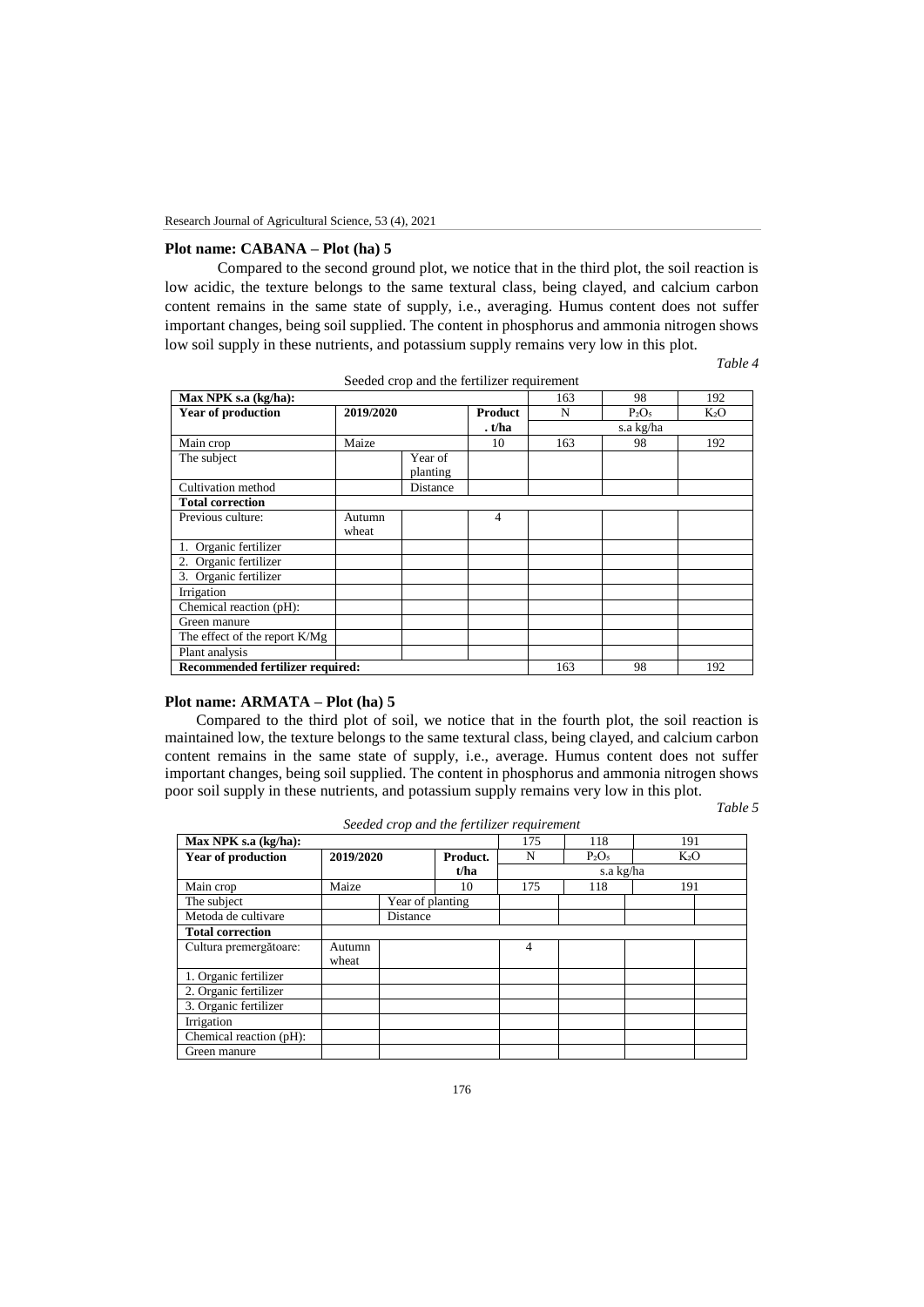| The effect of the report<br>K/Mg |  |  |    |  |  |
|----------------------------------|--|--|----|--|--|
| Plant analysis                   |  |  |    |  |  |
| Recommended fertilizer required: |  |  | 75 |  |  |

#### **Plot name: JIDOVI – Plot (ha) 20**

Compared to the fourth ground plot, we notice that in the fifth plot, the soil reaction is kept acid, the texture belongs to the same textural class, being clayed, and calcium carbonate content remains in the same state of supply, i.e., average. Humus content does not suffer important changes, being soil supplied. The content in phosphorus and ammonia nitrogen shows low soil supply in these nutrients, and potassium supply remains very low in this plot.

Seeded crop and the fertilizer requirement

| Max NPK s.a (kg/ha):             | 146                 | 24       | 94               |     |           |        |
|----------------------------------|---------------------|----------|------------------|-----|-----------|--------|
| <b>Year of production</b>        | 2019/2020           |          | Product.<br>t/ha | N   | $P_2O_5$  | $K_2O$ |
|                                  |                     |          |                  |     | s.a kg/ha |        |
| Main crop                        | Autumn wheat        |          | 7                | 146 | 24        | 94     |
| The subject                      | Year of<br>planting |          |                  |     |           |        |
| Cultivation method               |                     | Distance |                  |     |           |        |
| <b>Total correction</b>          |                     |          |                  |     |           |        |
| Previous culture:                | Maize               |          | 5                |     |           |        |
| 1. Organic fertilizer            |                     |          |                  |     |           |        |
| 2. Organic fertilizer            |                     |          |                  |     |           |        |
| 3. Organic fertilizer            |                     |          |                  |     |           |        |
| Irrigation                       |                     |          |                  |     |           |        |
| Chemical reaction (pH):          |                     |          |                  |     |           |        |
| Green manure                     |                     |          |                  |     |           |        |
| The effect of the report K/Mg    |                     |          |                  |     |           |        |
| Plant analysis                   |                     |          |                  |     |           |        |
| Recommended fertilizer required: | 146                 | 24       | 94               |     |           |        |

## **Plot name: CEICHI – Plot (ha) 1**

Compared to the fifth plot, we notice that, in the sixth plot, the soil reaction is kept low, the texture belongs to the same textural class, being clayey, and calcium carbon content remains in the same state of supply, i.e., average. Humus content does not suffer important changes, being soil supplied. The content in phosphorus and ammonia nitrogen shows low soil supply in these nutrients, and potassium supply remains very low in this plot.

*Table 7*

*Table 6*

| Seeded crop and the fertilizer requirement |           |                     |      |          |           |     |  |  |  |  |
|--------------------------------------------|-----------|---------------------|------|----------|-----------|-----|--|--|--|--|
| Max NPK s.a (kg/ha):                       | 175       | 118                 | 192  |          |           |     |  |  |  |  |
| <b>Year of production</b>                  | 2019/2020 | Product.            | N    | $P_2O_5$ | $K_2O$    |     |  |  |  |  |
|                                            |           |                     | t/ha |          | s.a kg/ha |     |  |  |  |  |
| Main crop                                  | Maize     |                     | 10   | 175      | 118       | 192 |  |  |  |  |
| The subject                                |           | Year of<br>planting |      |          |           |     |  |  |  |  |
| Cultivation method                         |           | Distance            |      |          |           |     |  |  |  |  |
| <b>Total correction</b>                    |           |                     |      |          |           |     |  |  |  |  |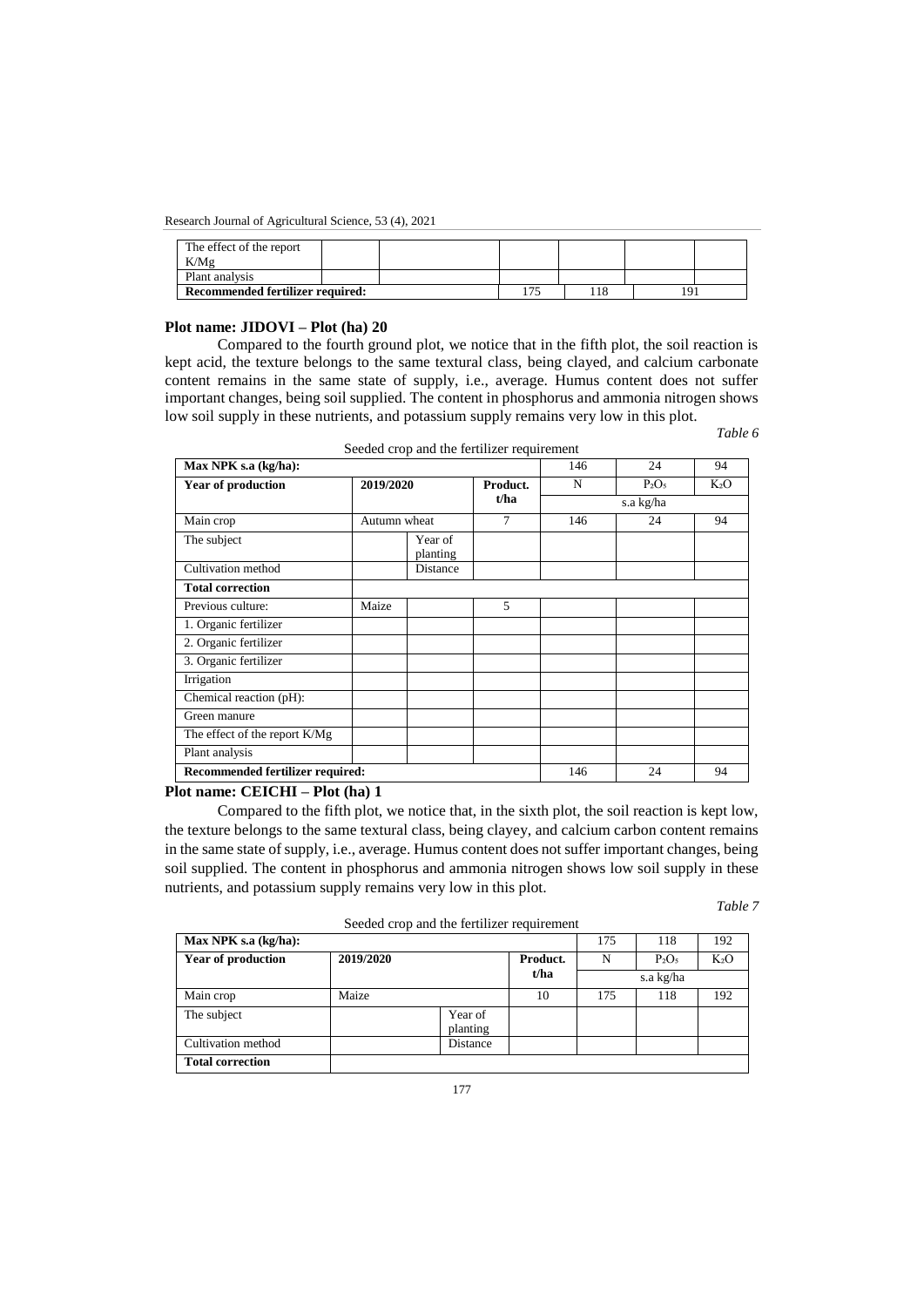| Previous culture:                | Autumn barley | 2.5 |     |  |  |
|----------------------------------|---------------|-----|-----|--|--|
| 1. Organic fertilizer            |               |     |     |  |  |
| 2. Organic fertilizer            |               |     |     |  |  |
| 3. Organic fertilizer            |               |     |     |  |  |
| Irrigation                       |               |     |     |  |  |
| Chemical reaction (pH):          |               |     |     |  |  |
| Green manure                     |               |     |     |  |  |
| The effect of the report<br>K/Mg |               |     |     |  |  |
| Plant analysis                   |               |     |     |  |  |
| Recommended fertilizer required: | 175           | 118 | 192 |  |  |

#### **CONCLUSIONS**

Following soil analyses, we can see that soil reaction is low acidic, with an average pH of 6.89. Soil texture is clayey and calcium carbon content is medium. At the same time, a medium supply with humus, low with phosphorus and ammonia nitrogen and a very low potassium supply.

In the second plot, the soil reaction is low acidic, the texture belongs to the same textural class, being clayey, and calcium carbonate content remains in the same state of supply, i.e., average.

In the third plot, the soil reaction is low acidic, the texture belongs to the same textural class, being clayed.

In the fourth plot, the soil reaction is low acidic, the texture belongs to the same textural class, being clayey, and calcium carbonate content remains in the same state of supply, i.e., average.

In the fifth plot, soil reaction is low acidic, the content in phosphorus and ammonia nitrogen shows a low soil supply

In the sixth plot, the soil reaction is low acidic, the content in phosphorus and ammonia nitrogen shows a low soil supply in these nutrients, and potassium supply remains very low in this plot.

### **BIBLIOGRAPHY**

- BERBECEA ADINA, ISIDORA RADULOV, L NIŢA, C VOGYVOLGYI, ALINA LAŢO, A ŐKROS, F CRISTA, KI LAŢO, 2014 - The quality of Maros River water in Romania Hungary cross border area. Research Journal of Agricultural Science 2014/6/1 CABI
- BORCEAN A., MANEA D., SIMONA NIŢĂ, 2009 The behavior of a sunflower assortment at the attack of the main pathogens under conditions from didactic station of U.S.A.M.V.B. Timişoara, Research Journal of Agricultural Science, vol. 41, pp 217, Romania
- DICU D, BERTICI R, GAICA I., 2016 Evaluation of eco-pedological conditions for orchards conversion of lands from Moravita, Timis county Research Journal of Agricultural Science, Facultatea de Agricultură, Vol. 48 (4), Ed. Agroprint Timişoara,ISSN 2066-1843
- DRAGOESCU URLICA, A. A.; COROAMA-DORNEANU, L. KAMBERI, L., 2019 Sustainable Learning and Material Development in ESP - English for the Life Sciences. International Journal for Quality Research 13(3):753-760. DOI: 10.24874/IJQR13.03-16
- DUMA COPCEA ANIȘOARA, MIHUŢ CASIANA, NIŢĂ L., 2014, The bonitation of agricultural lands in Foeni locality, Timiş county, International Symposium, Trends in the European Agriculture Development", - 29-30 May, edition VII a, Timișoara